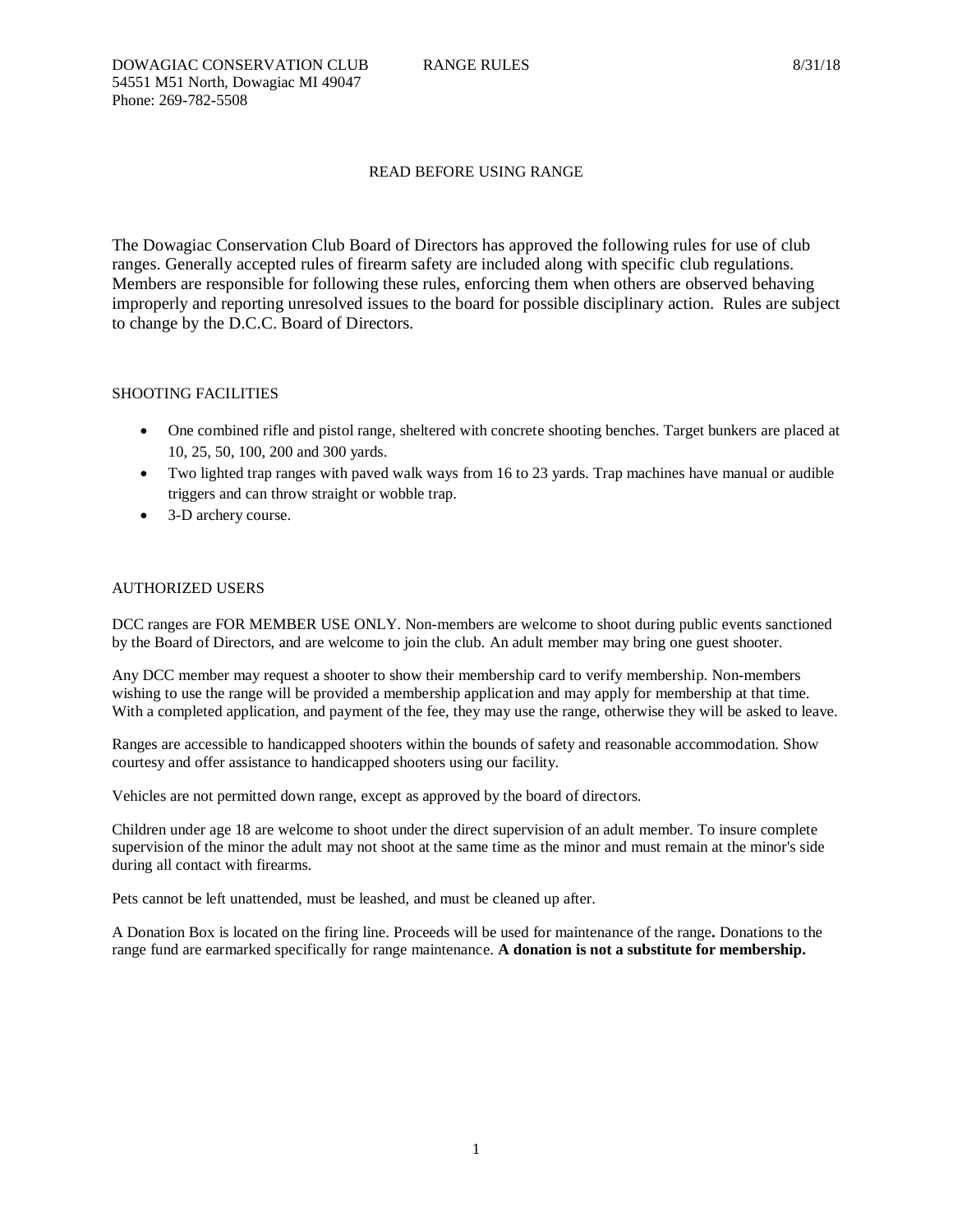## RANGE HOURS

Range hours are Monday through Saturday 9 a.m. to 1/2 hour before sunset, and Sunday Noon to 1/2 hour before sunset, when the ranges are not closed for other club use. The discharge of firearms when the ranges are closed and after sunset is prohibited except as approved by the Board of Directors.

All ranges are closed during board approved events and maintenance. The Range Closed sign will be displayed. Check the calendar at Dowagiac Conservation.org for range availability.

Occasionally a member may find the "Range Closed" sign up when the web calendar indicates the range is open. Mowing, or set up for an event such as 3-D Archery may be occurring, and will not appear on the web calendar as they occur when the weather or time permits. This is an infrequent occurrence. Speak to the member involved and see how soon you might be able to use the range. Communicate and cooperate. All work at the club is done by member volunteers. Is there anything you can do as a member to help them get the job done sooner?

## DRUGS, ALCOHOL, BEHAVIOR

Alcohol, drugs, and those under the influence of alcohol or drugs whether shooter or observer are prohibited on all ranges.

Abusive, obnoxious, unsportsmanlike conduct or language will not be tolerated.

## SHARING THE RANGE, COMMUNICATING, CEASE FIRES

When sharing the range with other shooters communicate and cooperate so all can have a successful and enjoyable time. Cease fires should occur about every 20 minutes. Use of a chronograph, wind flags and other equipment may be inappropriate on a busy range. Judge your actions by how it will affect the other shooters.

#### TARGETS

DCC does not provide targets. Targets must be placed at the bottom or center between the bunker frames and at least 18" below the top of the sand inside the bunker frame. Maintain the proper target height to ensure the fired projectile hits into bunker sand after passing through the target to reduce the possibility of ricochets and projectiles escaping the range safety bunkers.

Ground level targets are not authorized without DCC board approved backstop. No targets are to be placed in the open field, on top of bunkers or stapled to any part of the bunkers. Shooting of bunker frames is prohibited and this destruction of DCC property may result in ejection from the club as well as legal action to cover the cost of bunker replacement.

Shoot only at authorized targets. Steel targets must be designed to avoid ricochet. Unacceptable targets include but are not limited to targets with wire mesh target holders, glass bottles, cans, rocks, exploding targets, unauthorized metal targets, and general junk. Tracer and incendiary ammunition are prohibited.

Remove all targets, target holders including string, wire, etc., spent brass and shotgun hulls from the bunkers and firing area. Place in the trash can or dumpster. Take home any live and misfired ammunition.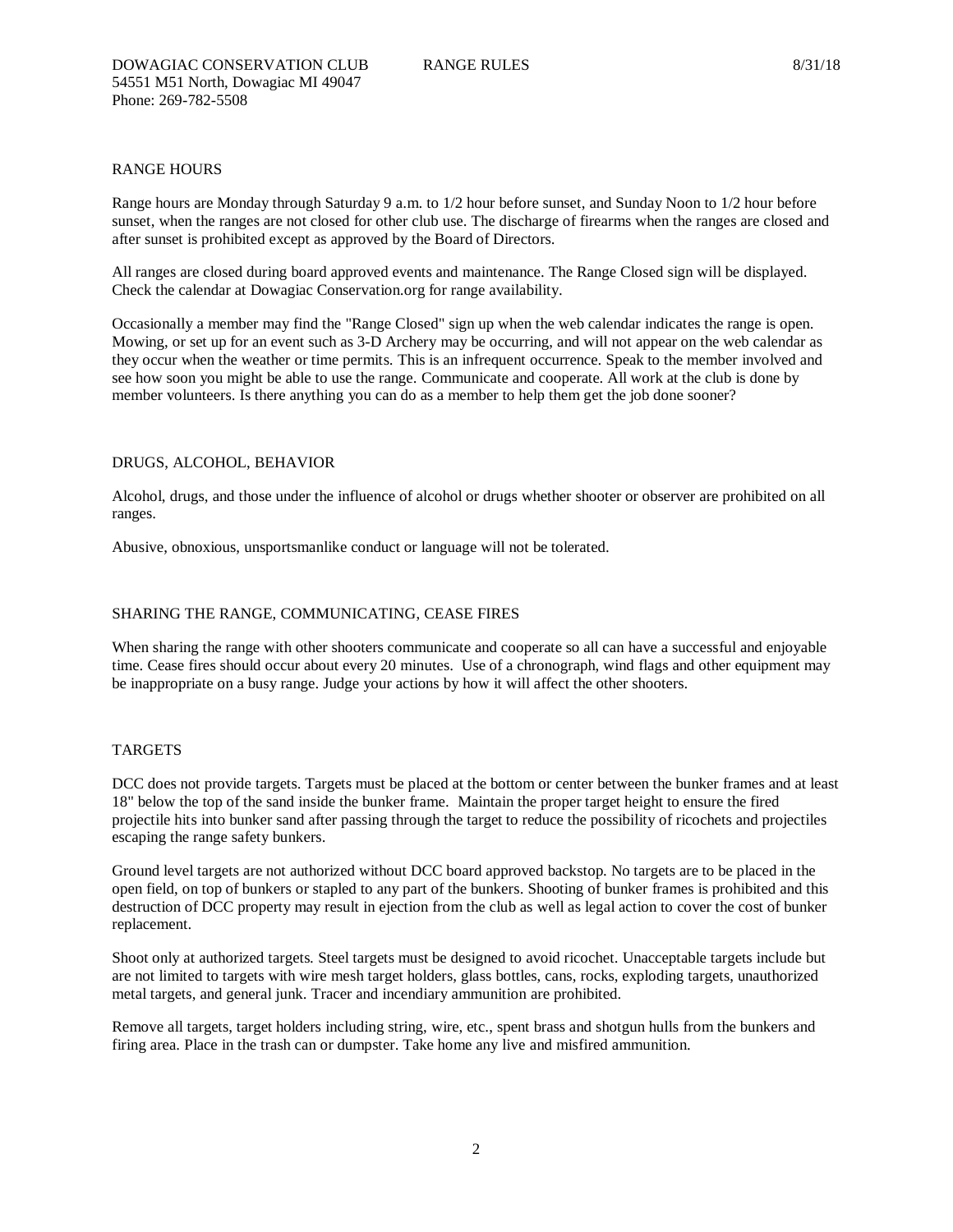## RANGE RULES AND FIREARM HANDLING RULES FOR FIREARMS IN GENERAL

Safety for you and your fellow shooters is always first. Shooters must communicate to ensure everyone is ready and it is safe for live fire. Know where others are at all times. Be sure of your target and what is beyond and people in adjacent areas. Shooters must wear eye and hearing protection. Observers are advised to wear hearing protection and must stay well behind the firing line.

Guns in the rack must be unloaded and actions open. Break-open type action firearms must be unloaded when racked. When picking up or carrying a gun the action must be open and the muzzle pointed in a safe direction at all times (e.g. muzzle to the sky or ground).

Keep the firearm unloaded with action open until ready to use: on a rifle range shooters are in position and the range has been cleared for live fire, on a trap range actions are open until the shooter ahead of you in rotation has fired.

Do not handle firearms that do not belong to you without the owner's expressed permission.

While people are down range all firearms should be fully unloaded with actions open. Do not handle, set up or clean any firearm while people are down range. Handling of any firearm while people are down range may result in ejection from the range.

Know and obey all range commands. If a range officer is present, obey all range commands. During a cease fire, remove any magazines, open the action, and bench all firearms. The "Cease Fire" sign must be displayed at all times when people are down range. All shooting, including handgun, must be conducted behind the firing line of all ranges.

Treat every firearm as if it is loaded. Know how the firearm operates. Point the muzzle in a safe direction down range. Be sure the firearm and ammunition are compatible. Carry or use only one gauge or caliber of ammunition at a time when shooting. When planning to shoot more than one firearm, use one at a time, store that firearm and ammunition before using the next one.

Clean up the range before you leave. Pick up all litter and waste. Remove all target holders and targets from the range. Remove brass and shotgun hulls. Use trash cans and dumpster. Misfired and other live ammunition must be taken home for disposal, not put in the trash can. Leave the range better than you found it.

# MISFIRES AND MALFUNCTIONS

If an unsafe condition or misfire occurs, any shooter must call a cease fire immediately and inform those on the firing line of the problem. Shooters must unload, open actions and bench firearms until the problem is resolved. In the event of a malfunction or misfire, keep the firearm pointed down range, carefully open the action, unload the gun and correct the malfunction.

## TRAP SPECIFIC RULES

Clay targets thrown from an automatic or hand thrower are the only authorized targets on the trap range. Loading or servicing malfunctioning trap machines will be done under range cease fire conditions, firearms unloaded and actions open. An orange safety flag will be displayed. Shooters shall not enter a trap field while a safety flag is displayed or until the call for shooters has been given. If a cease fire is called during a round, actions must be open and muzzles maintained in a safe direction down range until live fire resumes. The use of one gun by two shooters on the same squad is prohibited. Firearms must be unloaded and with actions open while moving between stations. Load not more than one shell for single-targets, and two shells for doubles.